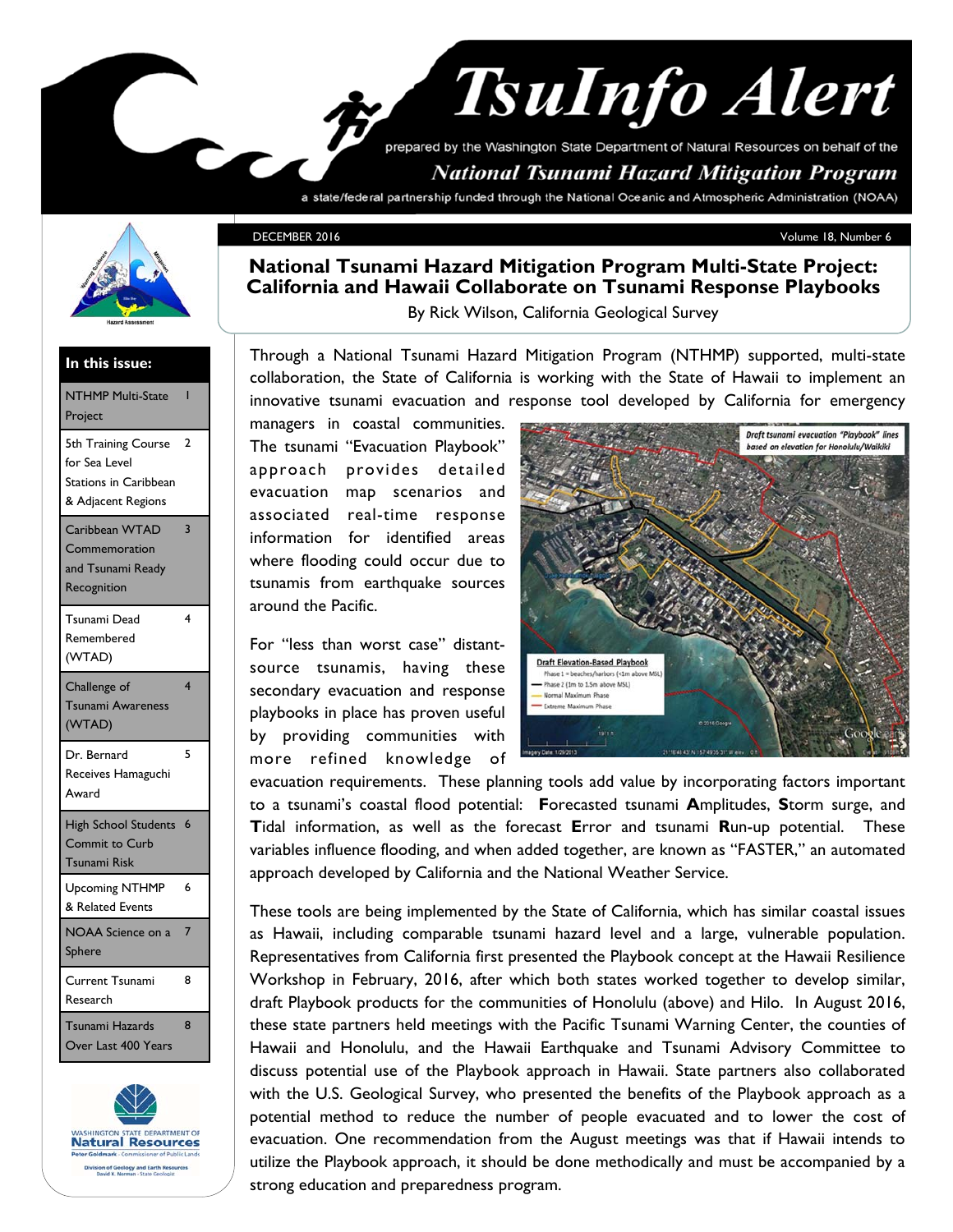# *TsuInfo Alert*

Prepared and published bimonthly by the Washington State Department of Natural Resources, Division of Geology and Earth Resources,

on behalf of the National Tsunami Hazard Mitigation Program (NTHMP),

a state/federal partnership funded through the National Oceanic and Atmospheric Administration (NOAA).

This publication is free upon request and is available in print by mail and online at:

http://www.dnr.wa.gov/programs-and-services/geology/geologic-hazards/tsunamis/tsuinfo-alert

Subscribe to digital or print newsletter by sending an email to the address listed below.



**Assembled by Stephanie Earls, Librarian Washington Dept. of Natural Resources Division of Geology and Earth Resources**  1111 Washington St. SE, MS 47007 Olympia, WA 98504-7007 360-902-1473 (p) 360-902-1785 (f)



stephanie.earls@dnr.wa.gov

**NATIONAL TSUNAMI HAZARD MITIGATION PROGRAM LIBRARY CATALOG**:

http://d92019.eos-intl.net/D92019/OPAC/Index.aspx

The views expressed herein are those of the authors and not necessarily those of NOAA, the Washington Department of Natural Resources, or other sponsors of TsuInfo Alert.

#### **Fifth Training Course for Operators of Sea Level Stations in the Caribbean and Adjacent Regions**

Carolina Hincapié, NWS Caribbean Tsunami Warning Program

The Fifth Training Course for Operators of Sea Level Stations in the Caribbean and Adjacent Regions took place in Rodney Bay, Saint Lucia during the week of October 17th, 2016. It was organized by the Intergovernmental Oceanographic Commission (IOC) of UNESCO, Commonwealth Marine Economies Programme (CME UK) of the National Oceanography Centre (NOC UK), and the Caribbean Tsunami Warning Program (US NOAA/NWS), within the framework of the Intergovernmental Coordination Group for the Tsunami and Other Coastal Hazards Warning System for the Caribbean and

Adjacent Regions (ICG/CARIBE-EWS). Currently, 79 sea level stations in the Caribbean and Adjacent Regions are contributing to the CARIBE EWS and are available to the Tsunami Service Providers and US National Tsunami Warning Centers.

Thanks to Monaco's funding and the support of NOC UK, the course had participants from Anguilla (UK), Dominica, Honduras, Jamaica, Panama, St Vincent and the Grenadines, Turks and Caicos, and St Lucia. The main trainers were Prof. Phil Woodworth, Dr.



Francisco Calafat, and Dr. Angela Hibert from NOC. Also talks and technical experiences were shared by Mr. Jerard Jardin (University of Hawaii Sea Level Course), Carolina Hincapié (NOAA-CTWP), and Brandon Coleman (NOAA-NOS-COOPS).

The training course agenda covered a wide range of topics, including tide gauge technologies, practical levelling training, sea level variability (including tides and tsunamis), and an introduction to quality control/tidal analysis. For the first time, trainees received this type of course and each presented a written and oral report on the status of their sea level operations. The countries implementing Sea Level Stations are encouraged to meet the requirements of the Global Sea Level Observing System (GLOSS).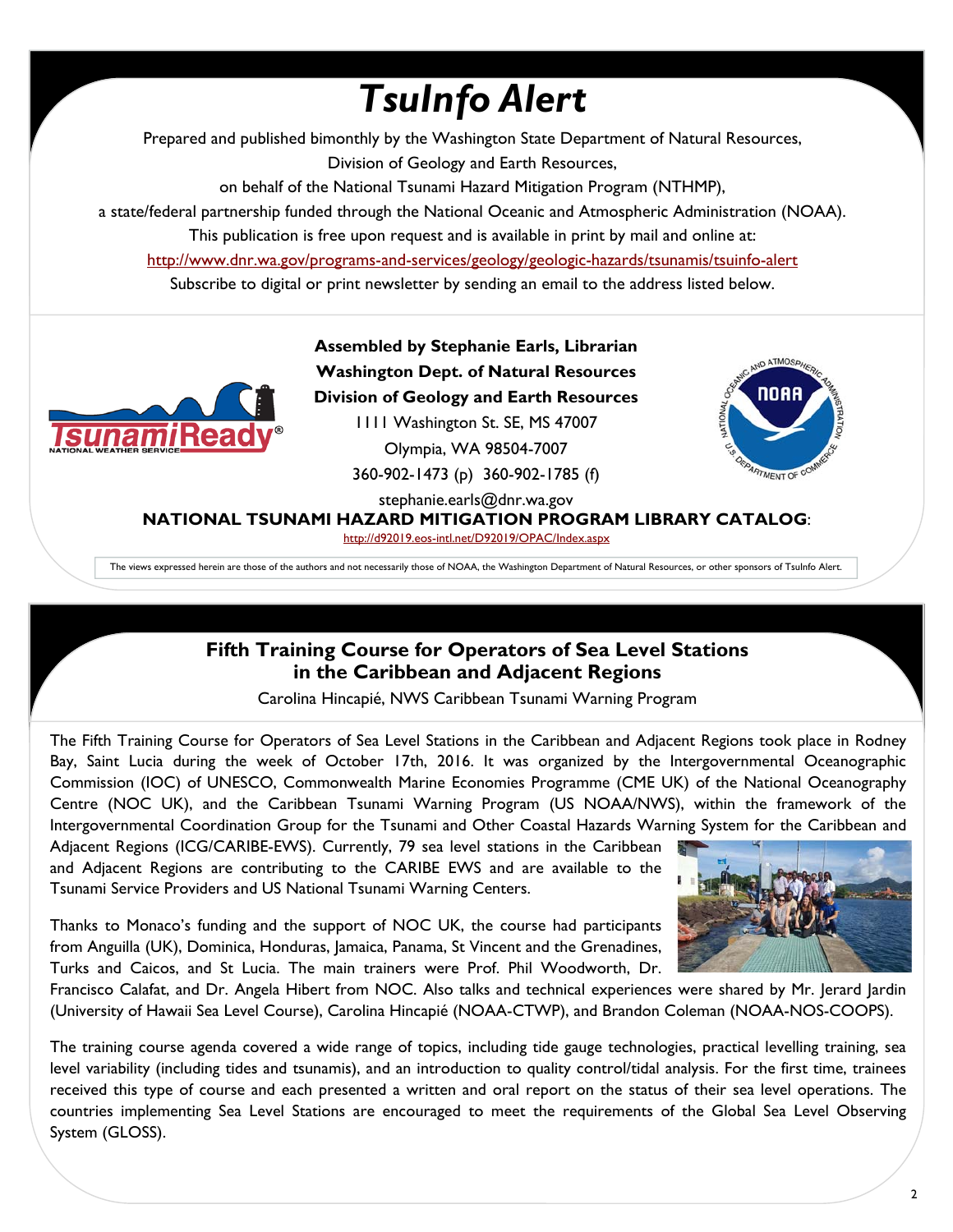#### **Caribbean World Tsunami Awareness Commemoration Activity and Tsunami Ready Recognition of St. Kitts and Nevis**

By Christa von Hillebrandt-Andrade, NOAA NWS Caribbean Tsunami Warning Program

In 2015 the United Nations General Assembly Resolution designated November 5 as World Tsunami Awareness Day. The first Caribbean World Tsunami Awareness Day event took place on October 20, 2016. The activity was organized by UNISDR in coordination with UNESCO IOC, Association of Caribbean States, the Government of Japan and the regional Caribbean and Central American Emergency Management Agencies, CDEMA and CEPREDENAC.



Session commemorating World Tsunami Awareness Day in the Caribbean.

According to the NOAA NCEI Global Tsunami Database, 75 tsunamis have killed 4484 people in the Caribbean over the past 500 years. During the Opening Ceremony, speakers highlighted the importance of being prepared for these infrequent but high impact events. Several references were made regarding the need of the Caribbean people to

follow the example of a Japanese Rice farmer, who on November 5, 1854, alerted coastal villagers and lured them to safety by burning sheaves of rice on the hillside when he observed the telltale signs of a tsunami: ground shaking and the withdrawal of the sea. The Ambassador of Japan, who worked in disaster preparation in Sendai, one of the cities whose coastline was destroyed by the March 2011 Tsunami, said "I Never want to see that type of devastation again".

As part of the activity, Claricia Langley-Stevens in representation of Saint Kitts and Nevis, received the UNESCO IOC Tsunami Ready Certificate of Recognition. The Federation is the first community to receive this recognition as part of the CARIBE EWS Tsunami Ready pilot project, which is modeled after the successful US TsunamiReady program and an earlier IOC-NOAA Tsunami Ready pilot project. St. Kitts and Nevis join 51 other coastal communities that have been recognized as TsunamiReady



The Chair of UNESCO IOC CARIBE EWS, Christa von Hillebrandt presenting the Tsunami Ready Certificate of Recognition of St. Kitts and Nevis to Claricia Langley-Stevens, Deputy National Disaster Coordinator at NE-MA.

in Puerto Rico, USVI, BVI and Anguilla. The St. Kitts and Nevis Pilot was coordinated by the US Caribbean Tsunami Warning Program, with funding from UNDP and USAID/OFDA. Several other Member States also indicated their interest in implementing the Tsunami Ready program in their vulnerable communities.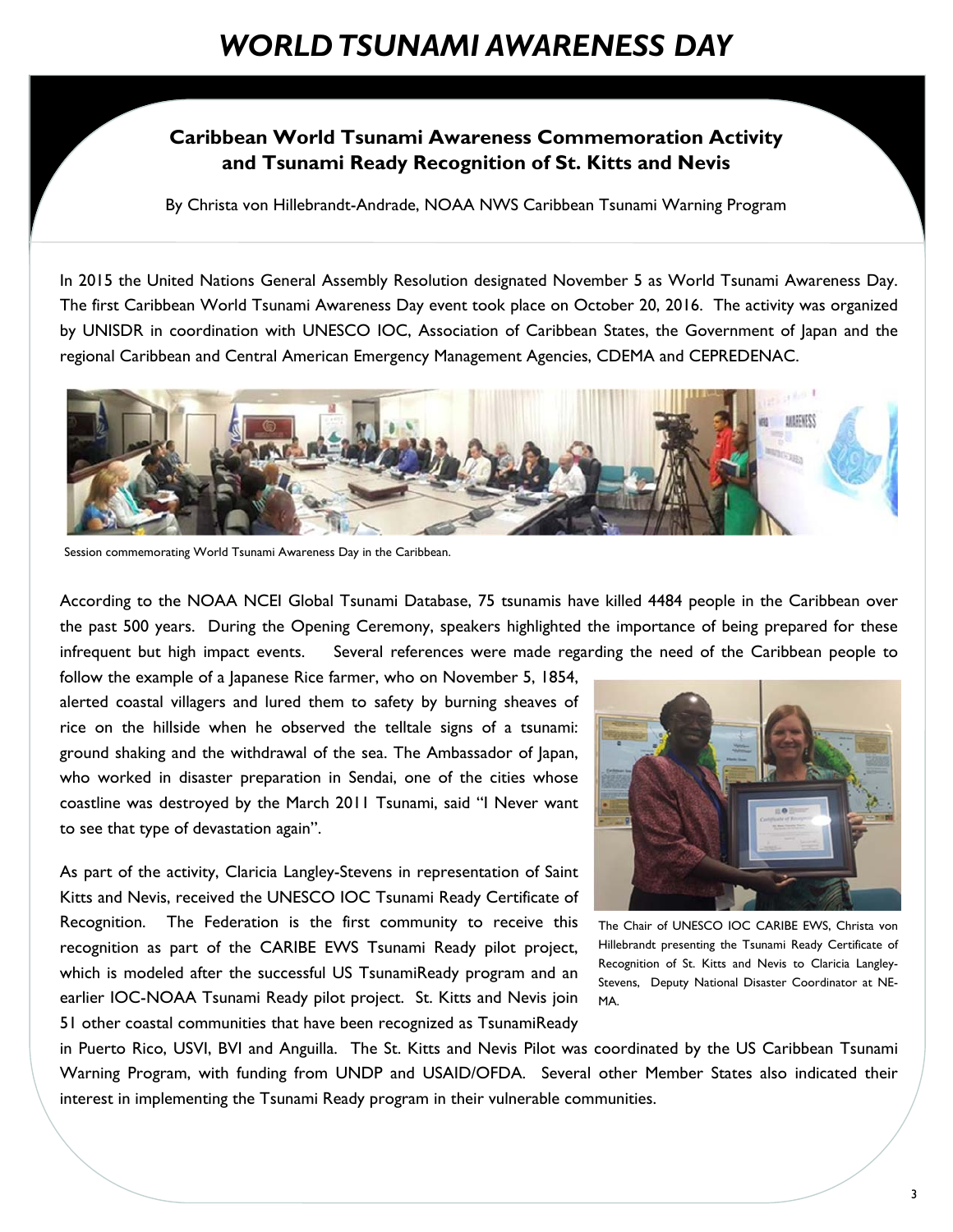### *WORLD TSUNAMI AWARENESS DAY*

#### **Tsunami Dead Remembered**

By Denis McClean, United Nations Office for Disaster Risk Reduction (UNISDR)

**NEW DELHI, 5 November 2016** - The UN Secretary-General's Special Representative for Disaster Risk Reduction, Mr. Robert Glasser, initiated a minute's silence today in remembrance of all those who have lost their lives in tsunamis as

the first World Tsunami Awareness Day was commemorated on the final day of the Asian Ministerial Conference for Disaster Risk Reduction.

The theme of the tsunami day is "Live to Tell", creating a link back to the 13 October International Day for Disaster Reduction which focussed on reducing disaster mortality, and the focus is on promoting effective education and evacuation drills.

Mr. Glasser began a panel discussion by recalling that the day was chosen to honour the efforts of a Japanese local leader, Goryo Hamaguchi, who set fire to his rice sheaves to warn people that a tsunami was coming following an earthquake on 5 November 1854.



Mr. Robert Glasser, UNISDR Chief, (left) led a moment's silence today at the World Tsunami Awareness Day Commemoration on the final day of the Asian Ministerial Conference on Disaster Risk Reduction.

"In total, 16 major tsunamis killed 250,900 people in 21 countries between 1996

and 2015. Tsunamis know no borders, making international cooperation key for deeper political and public understanding of risk reduction measures," he said.

*See full article:* http://www.unisdr.org/archive/50908

#### **Challenge of Tsunami Awareness**

By Denis McClean, United Nations Office for Disaster Risk Reduction (UNISDR)

**NEW DELHI, 3 November 2016** - If proper coastal security measures had been in place at the time of the Great East Japan Earthquake and Tsunami in March 2011, many lives could have been saved, according to the Japanese MP, Mr. Toshihiro Nikai, who is also the Secretary-General of the governing Liberal Democratic Party.



(Left to right) Tsunami Session speakers: Mr. Tony Elliott, Dr. Satheesh Shenoi, Mr. Toshihiro Nikai, Ms. Regina Prosper, Prof. Fumihiko Imamura, Mr. Pallava Bagla, Ms. Kirsi Madi, Dr. Laura Kong.

Mr. Nikai, a leading advocate for World Tsunami Awareness Day, was speaking at a Special Session on the eve of the opening today of the Asian Ministerial Conference on Disaster Risk Reduction (AMCDRR2016). He said that the loss of almost 20,000 lives in the 2011 Tohoku disaster was the biggest regret of his poitical life.

Mr. Nikai said that the main job of any politician is to ensure people's safety and to protect their assets. Explaining his passionate support for World Tsunami Awareness Day which will be commemorated for the first time on Saturday, November 5, Mr. Nikai said: "It is our duty to make sure that all this knowledge and experience of tsunamis is shared throughout society. Even if one more child knows that you should immediately flee to a high point the effort would be worth it."

Education and awareness was a major theme of the Tsunami Special Session. Prof. Fumihiko Imamura, Director, International Research Institute of Disaster Science, Tohoku University, highlighted two different experience of two schools in Japan. One where many children died because of uncertainty about how to respond to the warnings and another where they were saved because they took the initiative to flee.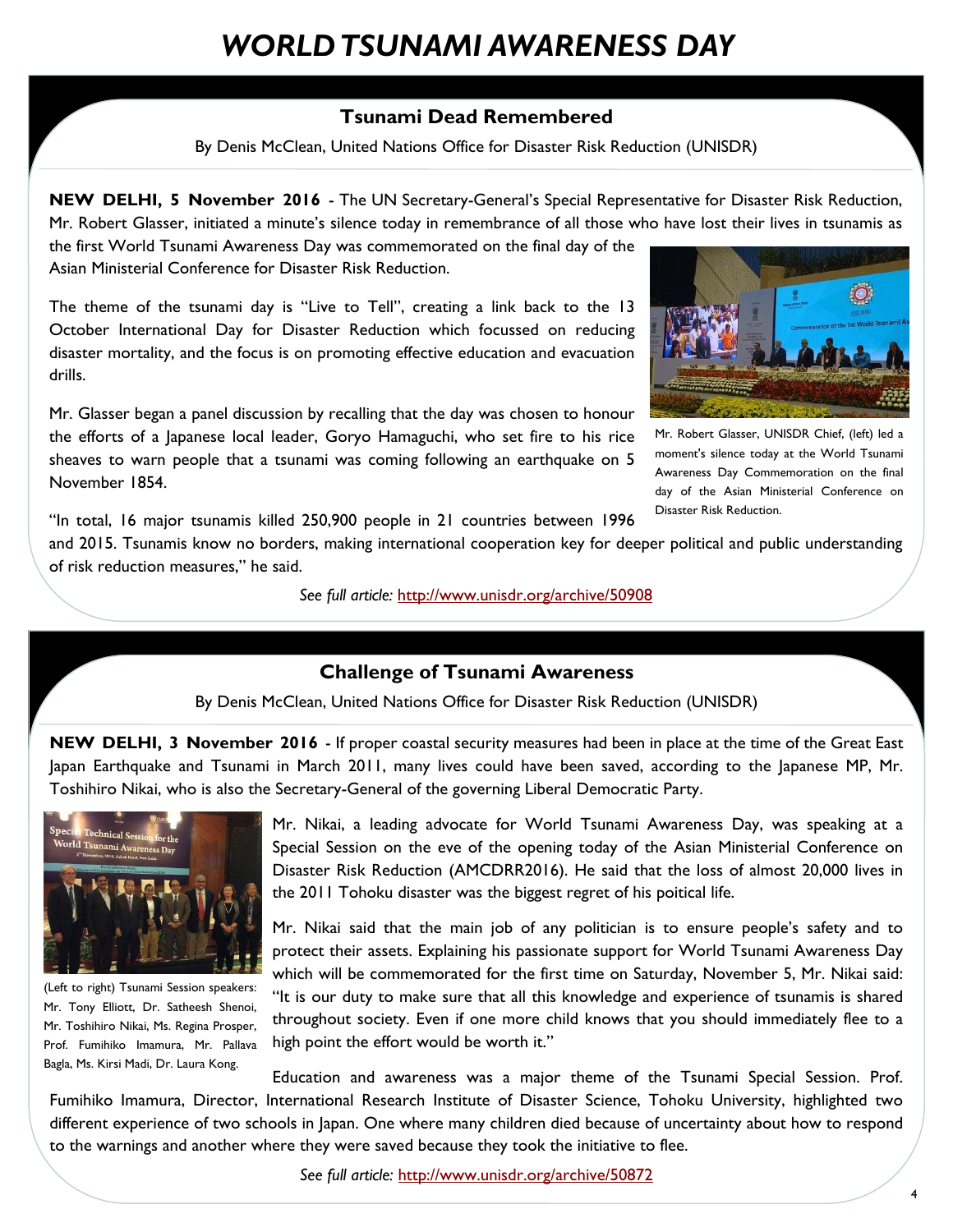#### **Dr. Eddie Bernard, Awarded the 2016 Hamaguchi Award For Enhancement of Tsunami/Coastal Disaster Resilience**

By Stephanie Earls, TsuInfo Alert Editor

Dr. Eddie Bernard, former Director of NOAA's Pacific Marine Environmental Laboratory, was one of three recipients of the inaugural 2016 Hamaguchi Award for Enhancement of Tsunami/Coastal Disaster Resilience, as part of the commemoration of World Tsunami Awareness Day. This award is presented to individuals and/or organizations that have made significant scientific or pragmatic contributions to the enhancement of coastal resilience against tsunami, storm surge, and other coastal disasters.



The Japanese Minister of Land, Infrastructure, Transport and Tourism, Mr. Ishii, presenting the award to Dr. Eddie Bernard.

The award is named after Mr. Goryo Hamaguchi, who guided fellow villagers to safety when a tsunami hit the Japanese Kii Peninsula in 1854 by setting fire to rice harvests along the evacuation route.







Following the award ceremony that took place on October 31, 2016, Dr. Bernard gave a 30 minute presentation to the 250 assembled guests titled "Tsunami Preparedness: Is Zero Casualties Possible?" inspired by his 2015 visit to the community of Kuroshio-cho, where they have the goal of zero deaths from the next tsunami.

**Dr. Eddie Bernard Bio:** Dr. Eddie Bernard, who served as the founding chair of the U.S. National Tsunami Hazard Mitigation Program, made significant contributions to the development of the tsunami detection and flooding forecast system in use in the United States and along the Pacific Rim. These flooding forecasts are based on real-time data



obtained by DART buoys, which accurately measure tsunamis in the deep sea and transmit these data thorough satellites to tsunami warning centers. Deep sea tsunami data are then assimilated into numerical models that forecast flooding before tsunami arrival. After the 2004 Indian Ocean tsunami, the system was expanded to the Indian Ocean and the Caribbean Sea and became the worldwide standard of the tsunami warning system. He was awarded a Service to America Medal (2008) and the Department of Commerce Gold Medal(2005) for his work in establishing an international tsunami detection and forecast system and a U.S. tsunami mitigation program.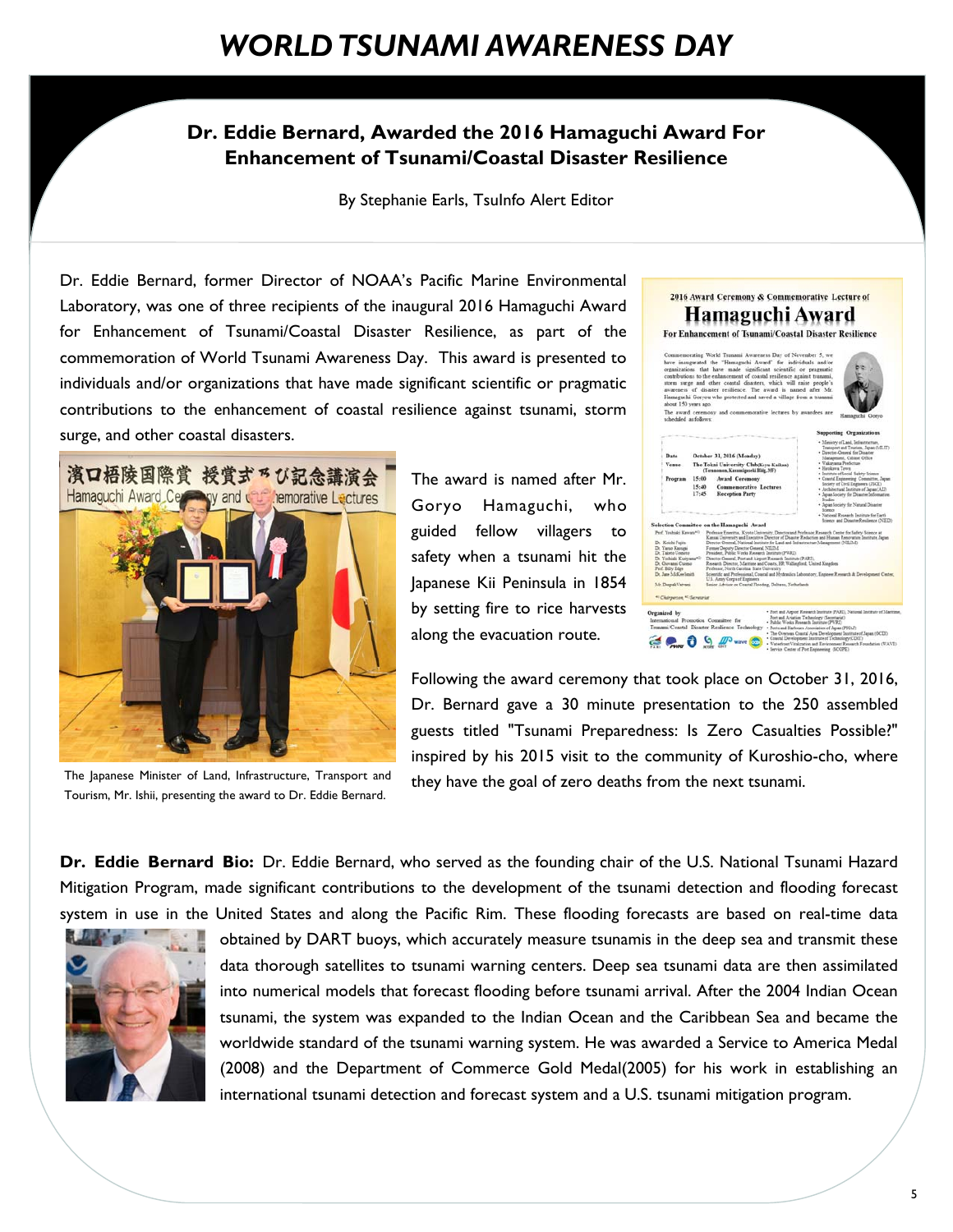### *WORLD TSUNAMI AWARENESS DAY*

#### **At Tsunami Summit, High School Students Commit to Curb Risk**

By Yuki Matsuoka, United Nations Office for Disaster Risk Reduction - Hyogo Liaison Office (UNISDR Hyogo)

KUROSHIO, Japan, 1 December 2016 – Hundreds of high school students from around the world have pledged to step up efforts to reduce disaster risk, at a global gathering held to mark the first edition of World Tsunami Awareness Day.

The 25-26 November High School Students Summit in the southern Japanese town of Kuroshio brought together 360 young people from 30 countries to share lessons about the role they can play in curbing risk.

They wrapped up their summit by issuing the Kuroshio Declaration, in which they vowed to spread the word in their communities about tsunami threats and how to tackle them, and were formally designated as "Youth Ambassadors for Tsunami Awareness".

"Being aware and prepared is key to survival. I count on you to be leaders who can reduce the risk of future disasters," said UN Secretary-General Ban Ki-moon in a message to participants.



The UN leader's remarks were underscored by Mr. Shinzo Abe, Prime Minister of Japan.

"I hope all of you will play an active role as future leaders towards disaster risk reduction from a global perspective. It will eventually lead to a wave of saving the precious lives of many people for generations to come," he said in a video address to the students.

Tsunamis, which are sparked by undersea earthquakes, are rare. But they can be extremely deadly, as epitomised by the Indian Ocean Tsunami 2004, which claimed more than 227,000 lives. That disaster spurred a global drive to create early warning systems and rein in risk.

Japan, whose language gave the world the word tsunami, is a frontline state. Its biggest disaster in decades was in 2011, when the Great East Japan Earthquake and Disaster underscored the nature of multi-hazard risk after the wave took out the Fukushima nuclear power plant, with enduring consequences.

*See full article:* http://www.unisdr.org/archive/51166

#### **UPCOMING NTHMP & RELATED EVENTS**

• January 30-February 3, 2017—2017 NTHMP Annual Meeting (Portland, Oregon) http://nws.weather.gov/nthmp/2017annualmeeting/



- **ISOPE-2017**
- June 25-30, 2017—6th Tsunami and Safety Symposium ISOPE 2017 (San Francisco, California) http://www.isope.org/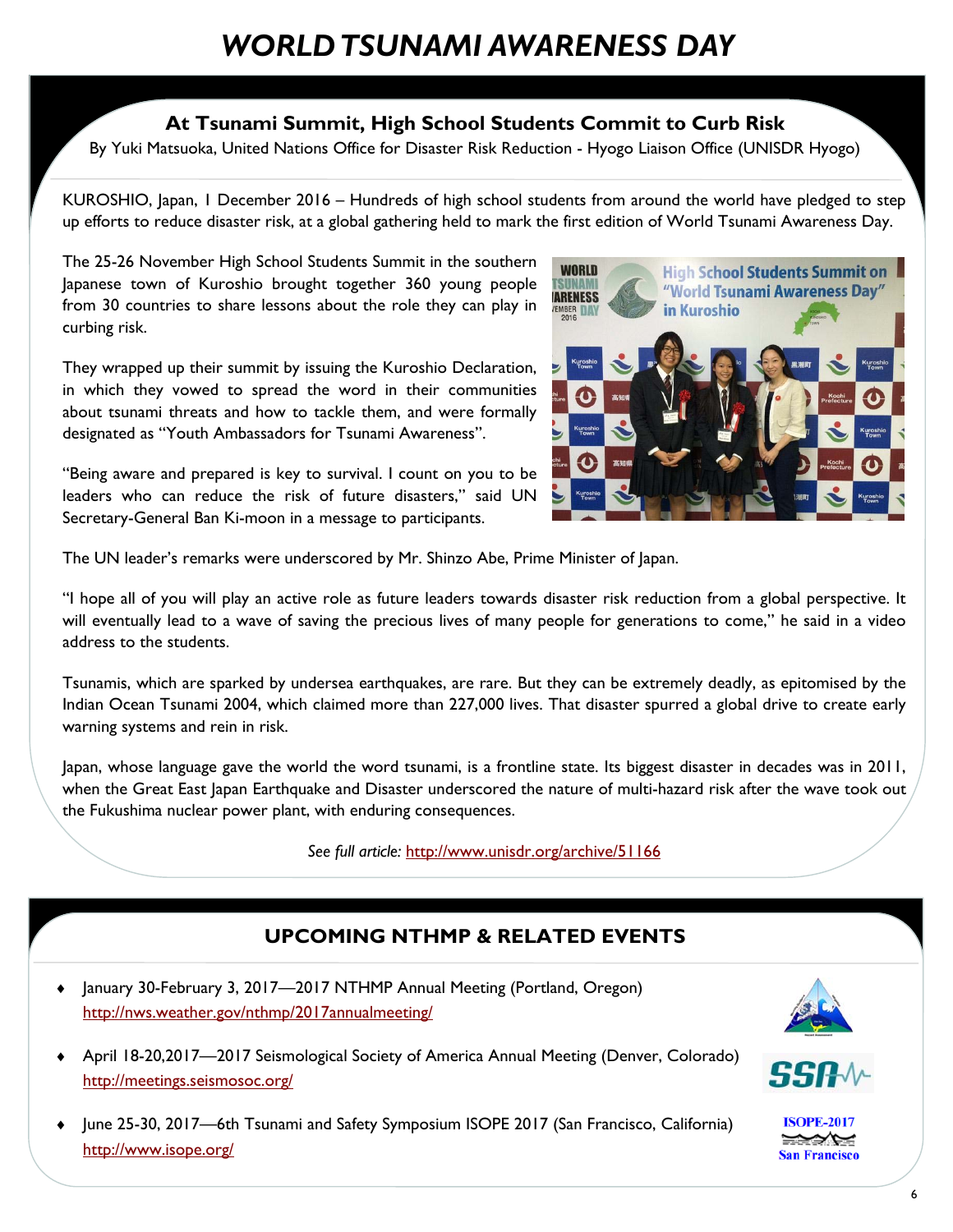### *IN THE NEWS*

#### **NOAA Science On a Sphere Visualizations Show Tsunami Impacts Around the Globe**

By NOAA's Office for Coastal Management

**November 4, 2016** — In the past dozen years, there have been six major tsunamis around the world which resulted in nearly a quarter million deaths and over \$260 billion in property damage. Each of these tsunamis focused global attention on the threat and significant impacts of these catastrophic events. In the United States, the potential for tsunamis is most prevalent in the Hawaii and the surrounding Ring of Fire. In fact, more people have died in Hawai'i from tsunamis than from hurricanes, floods, and volcanoes combined, making it the state's deadliest natural hazard.

Tsunami education plays a critical role when taking steps towards increasing the resilience of coastal communities around the world. Coastal communities need to understand the hazards tsunamis pose not only to know what to do when a tsunami warning is issued, but in the worst cases they need to know what to do before any tsunami warning can be given when the tsunami forms from a nearby earthquake. However, tsunami science is complex and difficult to visualize, as the effects of these phenomena are multifaceted and yield far reaching consequences. NOAA's Science On a Sphere® (SOS) is a powerful visualization tool and an ideal medium for showcasing the truly global impact of tsunamis. To adapt this tool for tsunami education, NOAA's Pacific Tsunami Warning Center and Office for Coastal Management in Hawaii have developed intuitive visualizations that show viewers the impact of a tsunami in an easy way to understand.



The Pacific Tsunami Warning Center and Office for Coastal Management are creating a suite of historical and real-time tsunami animations. In the past, visualizations did not necessarily show coastal impacts and each one used a different color scheme, making it difficult to compare the severity of different tsunamis. This new series of animations also show what happens when tsunami waves strike land, the same information that Pacific Tsunami Warning Center uses to issue tsunami hazard guidance for impacted coastlines. In addition, the wave height color scheme is based on Pacific Tsunami Warning Center's warning criteria and is consistently applied across all of these animations thus allowing for easy comparisons between tsunamis. This set of animations also serves as a ready-made template that NOAA scientists can use to visualize new tsunamis — faster, easier, and more intuitively.

*See full article:* http://www.noaa.gov/stories/noaa-science-on-sphere-visualizations-show-tsunami-impacts-around-globe